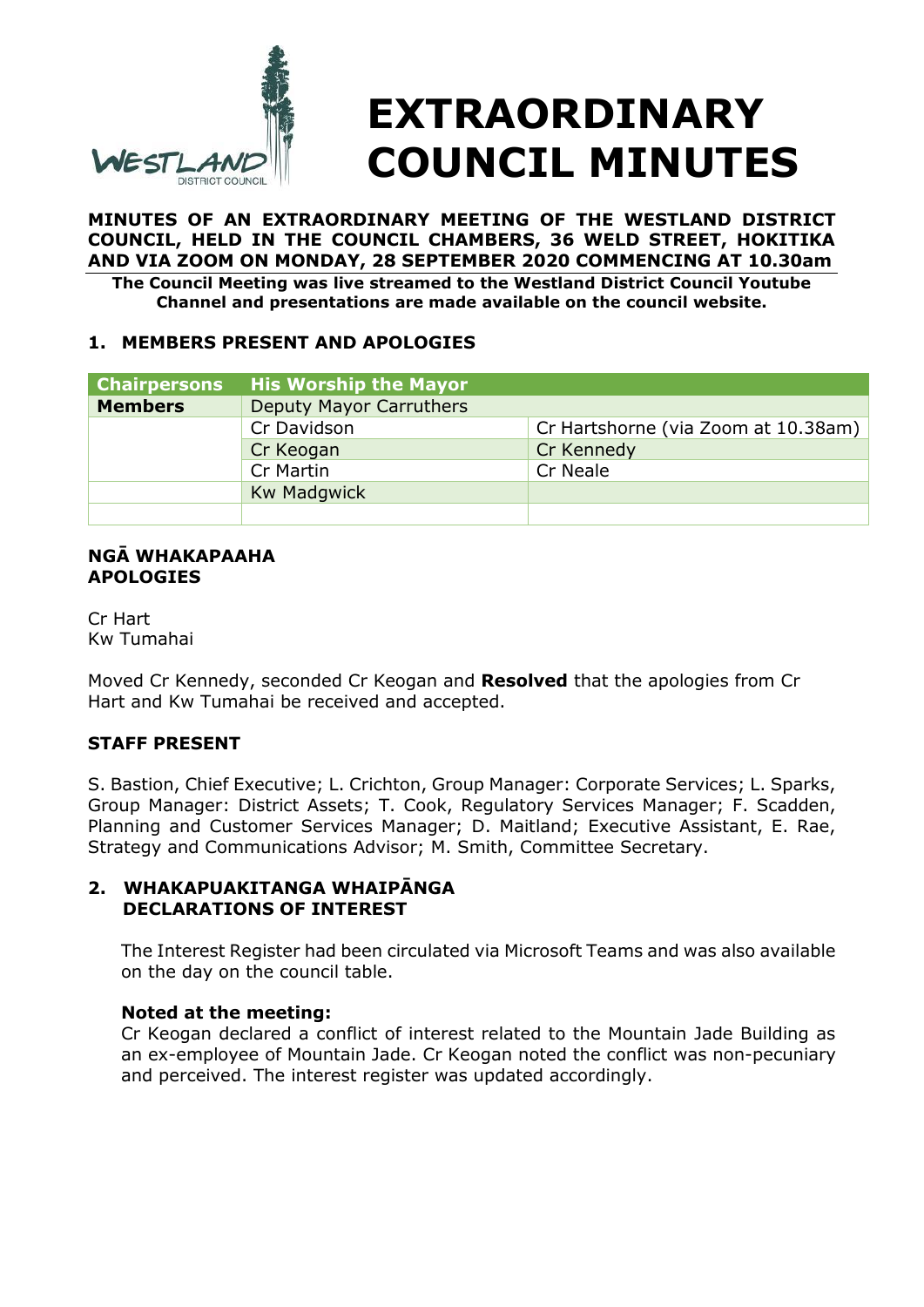#### **3. HEAR AND CONSIDER SUBMISSIONS FOR THE LONG TERM PLAN 2018-28 AMENDMENT**

### **Proposed Amendment to the Long Term Plan 2018-28 Submission Hearing**

His Worship the Mayor advised the purpose of the meeting is to hear and consider submissions on the Proposed Amendment to the Long Term Plan (LTP) 2018-28. A special consultative procedure for the proposed amendment for the LTP 2018-28 had been undertaken from Tuesday, 25th August 2020 to Thursday, 24th September 2020 (31 days).

The submissions had been circulated to the Mayor and Councillors.

Submitters present in the council chambers were invited to speak to their submissions as follows:

Sonja Barker spoke to her submission as a Business Owner, Director and Ratepayer. Sonja Barker handed her rates notice around as reference material for councillors to review at the meeting. – *Submission number 7* His Worship the Mayor thanked Sonja Barker for speaking to her submission.

Anthea Keenan spoke to her submission as a personal ratepayer and tabled a document for Councillors titled Council Debt Reduction Suggestions – *Submission number 43*

His Worship the Mayor thanked Anthea Keenan for speaking to her submission.

Bruce Watson spoke to his submission. Bruce spoke as a personal ratepayer on behalf of himself and his wife - *Submission number 76* His Worship the Mayor thanked Bruce Watson for speaking to his submission.

The Chief Executive read a letter to submission provided by Alistair Cameron who was unable to attend the hearing – *Submission number 48* The Mayor accepted the submission.

Anthea Keenan and Max Dowell spoke to a group submission/petition from an informal Ratepayers Group – *Submission number 78* His Worship the Mayor thanked Anthea Keenan and Max Dowell for speaking to the submission.

Council heard and considered Submissions in the open section of the meeting, and deliberated and decided on Submissions in the Public Excluded section of the meeting.

*Cr Hartshorne had connectivity issues throughout the meeting.* 

# **4. KA MATATAPU TE WHAKATAUNGA I TE TŪMATANUI RESOLUTION TO GO INTO PUBLIC EXCLUDED**

(to consider and adopt confidential items)

Moved Deputy Mayor Carruthers, seconded Cr Keogan and **Resolved** that Council confirm that the public were excluded from the meeting in accordance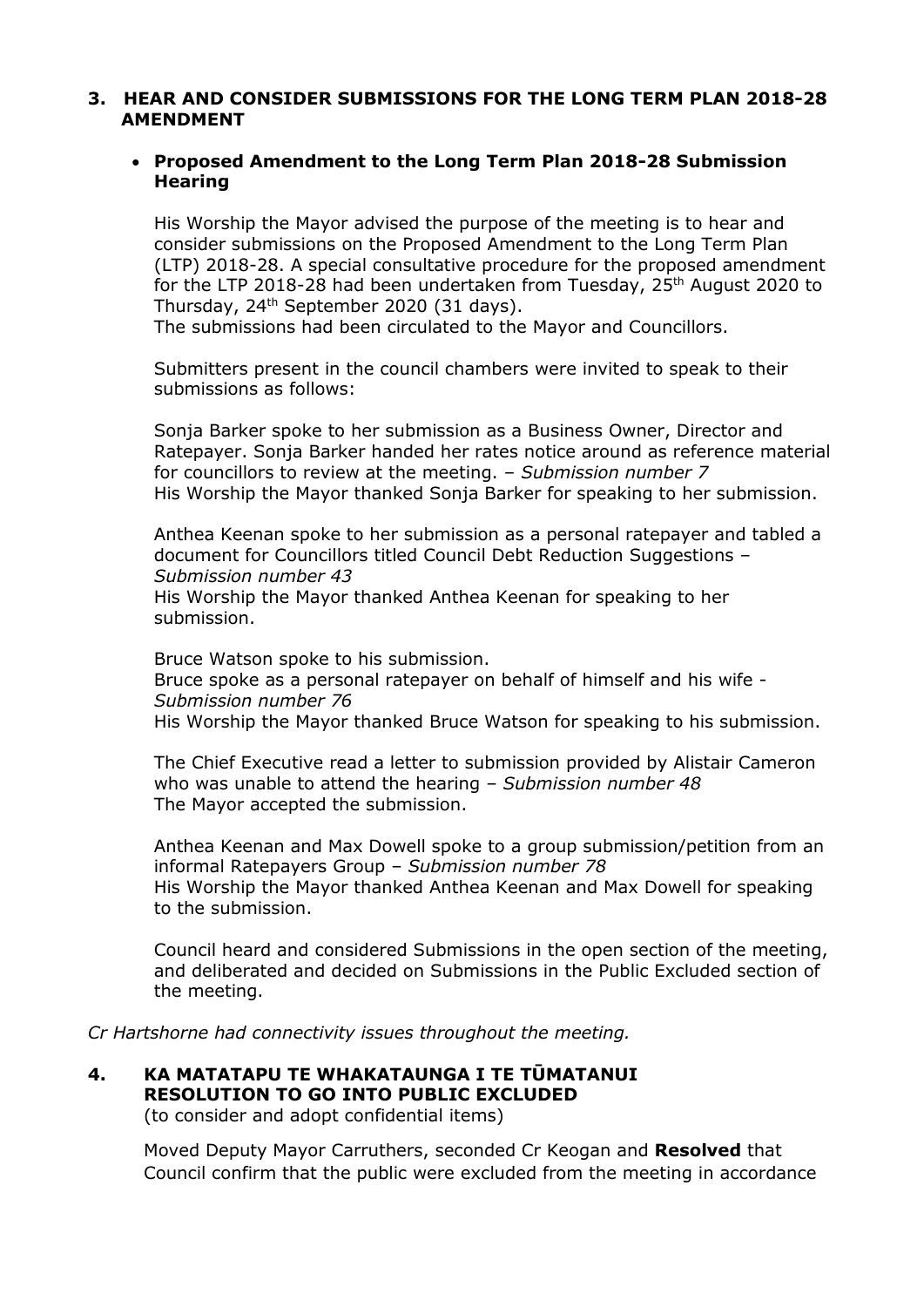with Section 48, Local Government Official Information and Meetings Act 1987 at 11.35am.

Resolutions to exclude the public: Section 48, Local Government Official Information and Meetings Act 1987.

The general subject of the matters to be considered while the public are excluded, the reason for passing this resolution in relation to each matter and the specific grounds under Section 48(1) of the Local Government Official Information and Meetings Act 1987 for the passing of the resolution are as follows:

| <b>Item</b><br>No. | <b>General subject</b><br>of each matter<br>to be<br>considered          | <b>Reason for</b><br>passing this<br>resolution in<br>relation to each<br>matter | <b>Ground(s) under Section</b><br>48(1) for the passing of this<br>resolution                                                                                                                                               |
|--------------------|--------------------------------------------------------------------------|----------------------------------------------------------------------------------|-----------------------------------------------------------------------------------------------------------------------------------------------------------------------------------------------------------------------------|
| 1.                 | Mountain Jade<br><b>Building</b><br>Assessment                           | Good<br>reason<br>to<br>withhold<br>exist<br>under Section 7                     | That the public conduct of the<br>relevant part of the proceedings<br>of the meeting would be likely to<br>result in the disclosure of<br>information for which good<br>reason or withholding exists.<br>Section $48(1)(a)$ |
| 2.                 | Mountain Jade<br>Earthquake<br>Assessment<br>Report                      | Good<br>reason<br>to<br>withhold<br>exist<br>under Section 7                     | That the public conduct of the<br>relevant part of the proceedings<br>of the meeting would be likely to<br>result in the disclosure of<br>information for which good<br>reason or withholding exists.<br>Section $48(1)(a)$ |
| 3.                 | Return of Hokitika<br>Museum to<br>Council<br>Management                 | Good<br>to<br>reason<br>withhold<br>exist<br>under Section 7                     | That the public conduct of the<br>relevant part of the proceedings<br>of the meeting would be likely to<br>result in the disclosure of<br>information for which good<br>reason or withholding exists.<br>Section $48(1)(a)$ |
| 4.                 | Discussion on the<br>purchase of the<br>Mountain Jade<br><b>Building</b> | Good<br>reason<br>to<br>withhold<br>exist<br>under Section 7                     | That the public conduct of the<br>relevant part of the proceedings<br>of the meeting would be likely to<br>result in the disclosure of<br>information for which good<br>reason or withholding exists.<br>Section $48(1)(a)$ |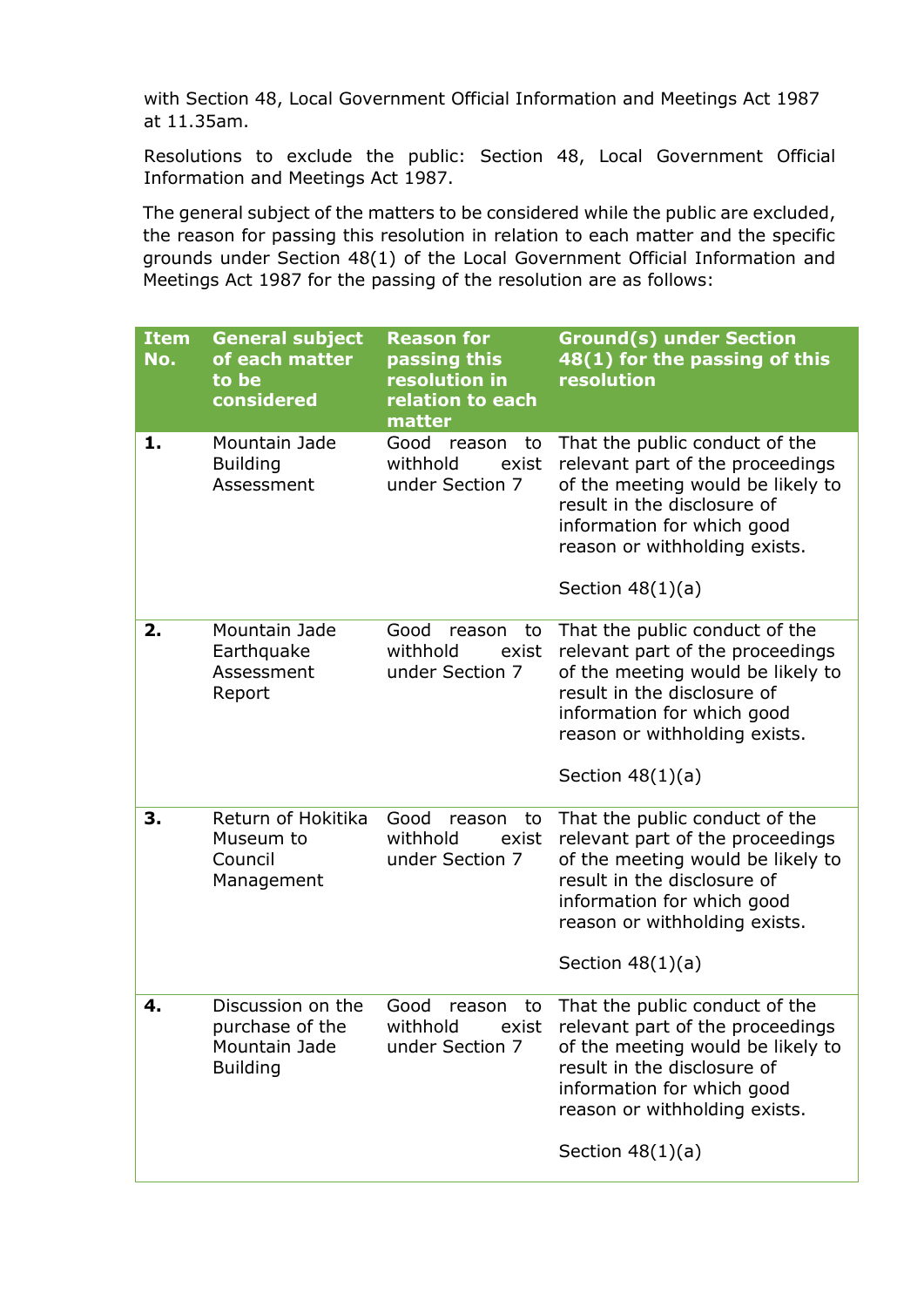This resolution is made in reliance on sections 48(1)(a) and (d) of the Local Government Official Information and Meetings Act 1987 and the particular interests or interests protected by section 7 of that Act, which would be prejudiced by the holding of the relevant part of the proceedings of the meeting in public are as follows:

| <b>Item</b><br>No. | <b>Interest</b>                                                                                                                                                                                                                                                                                                                                                                                                                                                     |  |
|--------------------|---------------------------------------------------------------------------------------------------------------------------------------------------------------------------------------------------------------------------------------------------------------------------------------------------------------------------------------------------------------------------------------------------------------------------------------------------------------------|--|
| 1, 2, 4            | Protect information where the making available of the information:<br>(ii) would be likely unreasonably to prejudice the commercial position of<br>the person who supplied or who is the subject of the information (Section<br>7(2)(b)(ii)).                                                                                                                                                                                                                       |  |
| 1,2,4              | Protect information which is subject to an obligation of confidence or<br>which any person has been or could be compelled to provide under the<br>authority of any enactment, where the making available of the<br>information<br>(i) would be likely to prejudice the supply of similar information, or<br>information from the same source, and it is in the public interest that<br>such information should continue to be supplied;<br>(Section $7(2)(c)(i)$ ). |  |
| 1, 2, 3, 4         | Enable any local authority holding the information to carry out, without<br>prejudice or disadvantage, commercial activities (Section 7(2)(h))                                                                                                                                                                                                                                                                                                                      |  |
| 1, 2, 3, 4         | Enable any local authority holding the information to carry on, without<br>prejudice or disadvantage, negotiations (including commercial and<br>industrial negotiations) (Section $7(2)(i)$ )                                                                                                                                                                                                                                                                       |  |

Moved Cr Davidson, seconded Cr Keogan and **Resolved** that the business conducted in the 'Public Excluded Section' be confirmed and accordingly, the meeting went back to the open part of the meeting at 1.34pm.

# **Public Excluded information released into the public arena**

The council resolved in the public excluded part of the meeting to release the following information into the public arena.

Management of the Hokitika Museum activity being returned to Council.

Moved Cr Neale, seconded Cr Davidson and **Resolved** that:

B) Council agree that the Management of the Hokitika Museum activities be returned to Council and that the decision be released to the public section of the meeting.

#### **DATE OF THE NEXT ORDINARY COUNCIL MEETING – 22 OCTOBER 2020 COUNCIL CHAMBERS, 36 WELD STREET, HOKITIKA AND VIA ZOOM.**